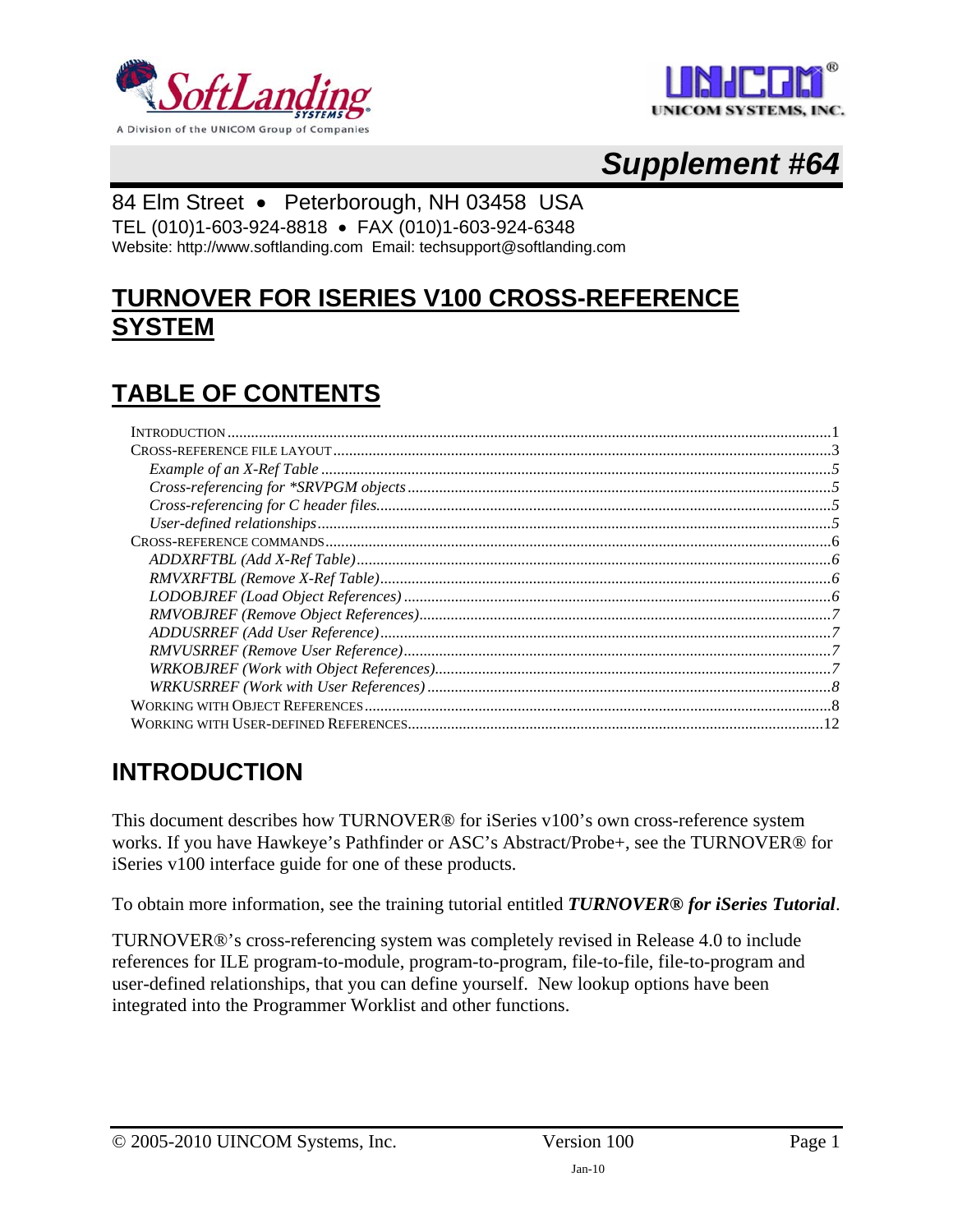To use TURNOVER® for iSeries v100's cross-reference, you must set the application definition parameter *X-Ref Method* to **\*TURNOVER** for all application levels that you want included in the cross-reference database. When specifying the name of the *X-Ref Table* that will contain the cross-reference table, consider whether or not your applications intersect (share common resources such as files). You may choose to set up several different cross-reference tables if your applications do not intersect. We recommend that you follow this rule: if an application shares any programs or files with another application, then they should share a cross-reference table; otherwise, they should be separate. Using a single cross-reference table ensures that you are aware of the true impact of a change across application boundaries. For example, a change to a file shared by AP, AR, and Purchasing programs will be evident when you make the file change.

Once you have defined your application(s) to TURNOVER® for iSeries v100, you can run option **20** on the *Work with Application Definition* panel to submit a batch job that updates the cross-reference database. You must do this for each application level you want included in the cross-reference.

Once the cross-reference database is built, you can have TURNOVER® for iSeries v100 update the database each time a form runs, or periodically if you set up a job to run forms on a regular basis. Set the application definition parameter *Update X-Ref on form run* to **\*YES** to have TURNOVER® for iSeries v100 update the cross-reference during the Finalization phase of every form run.

You can access cross-reference usage information by selecting option **15***=Check X-Ref* on the *Programmer Worklist Manager*, by running the command **WRKOBJREF**, or by selecting option **20** (**Work with object references**) on the Checkout/Check-in Menu.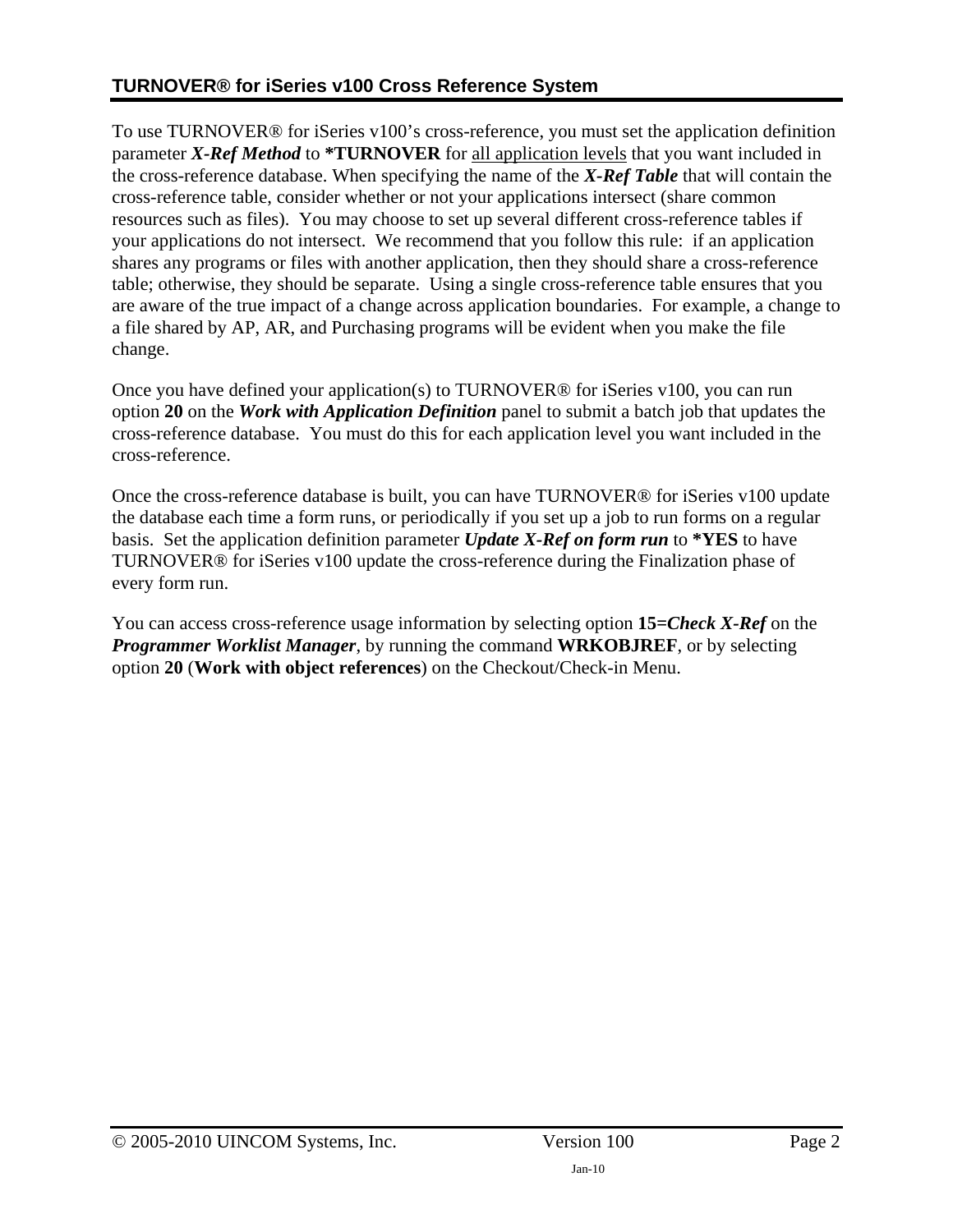# <span id="page-2-1"></span><span id="page-2-0"></span>**CROSS-REFERENCE FILE LAYOUT**

The primary cross-reference database consists of a single physical file located in the TURNOVER® for iSeries v100 data library. This file consists of multiple members that you can use to separate cross-reference information among applications. The cross-reference application definition identifies the member as an *X-Ref Table*. The commands, **ADDXRFTBL** and **RMVXRFTBL**, are used to create or delete the X-Ref table in the cross-reference file, along with all related logical files. All commands that maintain, view and work with cross-reference data have an *X-Ref table* parameter for identifying the X-Ref table. TURNOVER® for iSeries v100 manages the table using the *X-Ref Table* parameter value you supply in the application definition. (We also have a file, called TSETXREF, which stores this information for Hawkeye and Abstract/Probe.)

The cross-reference file consists of the following fields:

| File: | <b>TXRFDTAF</b> |
|-------|-----------------|
|       |                 |

Format: TXRFDTA

| Field name    | Key | Type    | Length | Description           |  |
|---------------|-----|---------|--------|-----------------------|--|
| <b>TXOBJ</b>  | Y   | *CHAR   | 10     | Object                |  |
| TXLIB         | Y   | $*CHAR$ | 10     | Library               |  |
| <b>TXTYPE</b> | Y   | *CHAR   | 10     | Object Type           |  |
| <b>TXATTR</b> |     | *CHAR   | 10     | Attribute             |  |
| <b>TXROBJ</b> |     | *CHAR   | 10     | Reference object      |  |
| <b>TXRLIB</b> |     | *CHAR   | 10     | Reference library     |  |
| <b>TXRTYP</b> |     | *CHAR   | 10     | Reference object type |  |
| <b>TXRATR</b> |     | $*CHAR$ | 10     | Reference attribute   |  |
| <b>TXRMBR</b> |     | *CHAR   | 10     | Reference member      |  |
| <b>TXMTHD</b> |     | *CHAR   | 1      | X-Ref method          |  |
| <b>TXUSG</b>  |     | *CHAR   | 2      | Usage                 |  |
| <b>TXADBY</b> |     | *CHAR   | 10     | Added by user         |  |
| <b>TXADDT</b> |     | $*$ DEC | 6.0    | Date added            |  |
| <b>TXADTM</b> |     | $*$ DEC | 6.0    | Time added            |  |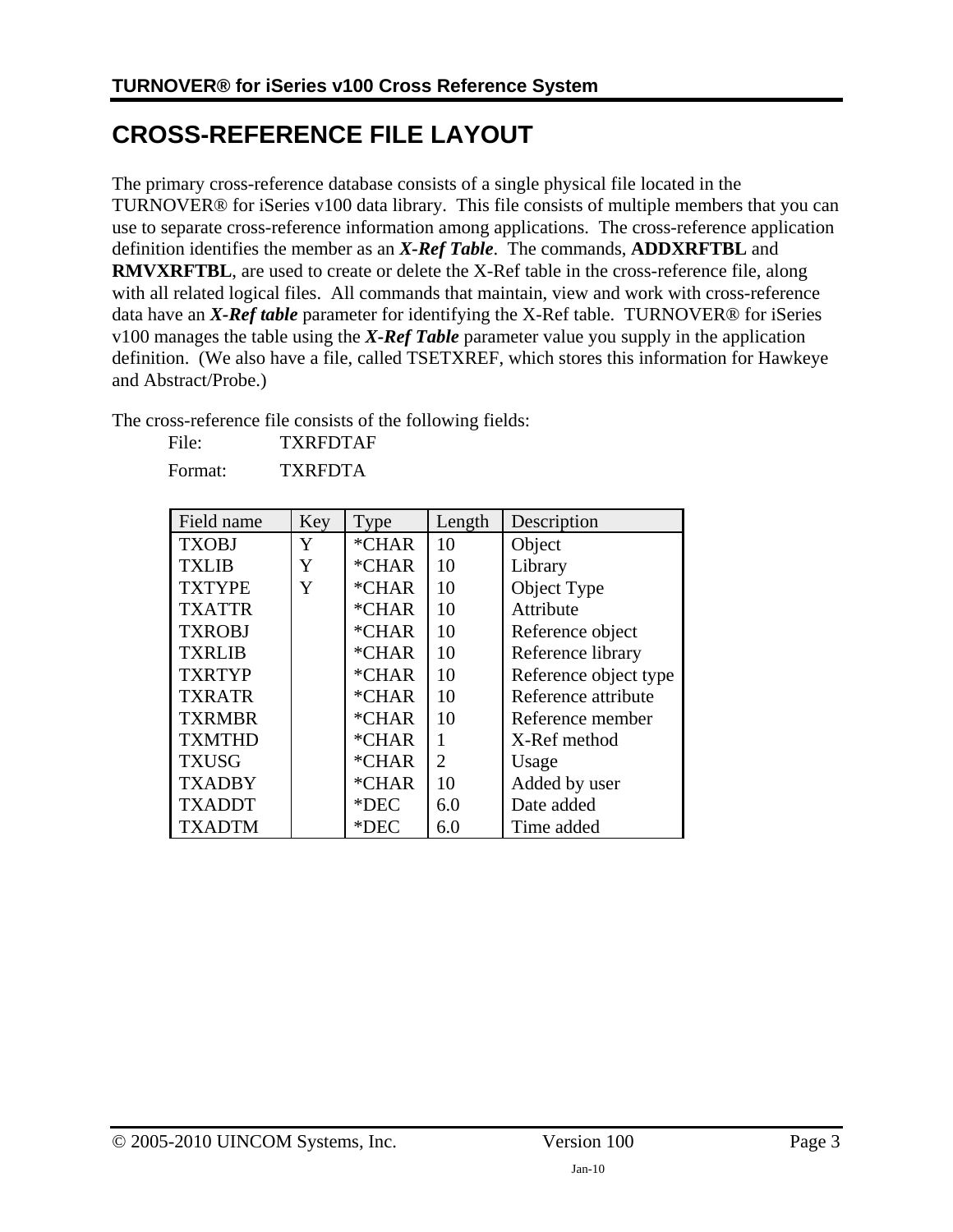The first four fields in the file describe the object that uses the object identified in the next five fields. Using the typical program-to-file relationship as an example, the program is identified by the information in the first four fields, and the file is identified by the information in the next five fields. There is one record for each file the program uses.

The remaining fields are:

*X-Ref method:* Defines the type of cross-reference information in the record. This is useful in both deleting and retrieving certain types of records from the file and consists of the following values:

- 1 Object (**\*PGM**, **\*SRVPGM**, **\*MODULE**) to file
- 2 Object to object (program calls)
- 3 Program (**\*PGM**, **\*SRVPGM**) to module
- 4 Object to copybook
- 5 PF to LF
- 6 File to another file (Reference file)
- 7 CMD to CPP, or VLDCKR
- U User added/maintained

*Usage:* A 1-character code that describes the relationship between the objects. A corresponding table keyed by the 1-character code contains an 8-character short description and 30-character long description to further identify the usage. The table contains several fixed values to be determined when the application is created, but the existence of the table allows you to make use of the user-defined portion of the cross-reference by adding new codes that would then be fully supported on all panels derived from the database. Some examples of codes that you might want in the file are:

Input, Output, Update, In/Out, PGM-CALL, CMD-CPP, CMD-VLD, COPY, etc.

Another field in the usage description table indicates whether the cross-reference item must be added to a form when adding the related item to a form. For example, when you add a file to a form, you might want all of the usage type 1 objects (such as programs) added to the form automatically. You may not want user-defined usage "U" types to be added automatically.

#### **UNICOM Systems, Inc. Note**

When adding lines to a form, TURNOVER<sup>®</sup> for iSeries v100 checks the cross-reference to see if any related objects must also be added. If a form is large, it's possible to approach or exceed the maximum number of lines allowed on a form. To reserve space for the objects added during the cross-reference check, you can set an overflow threshold in the XREFOVRFLW data area. This threshold controls the number of lines that TURNOVER® for iSeries v100 can add to a form before it begins adding cross-reference items to the form. The default number of lines that TURNOVER® for iSeries v100 can add to a form before cross-referencing is 900.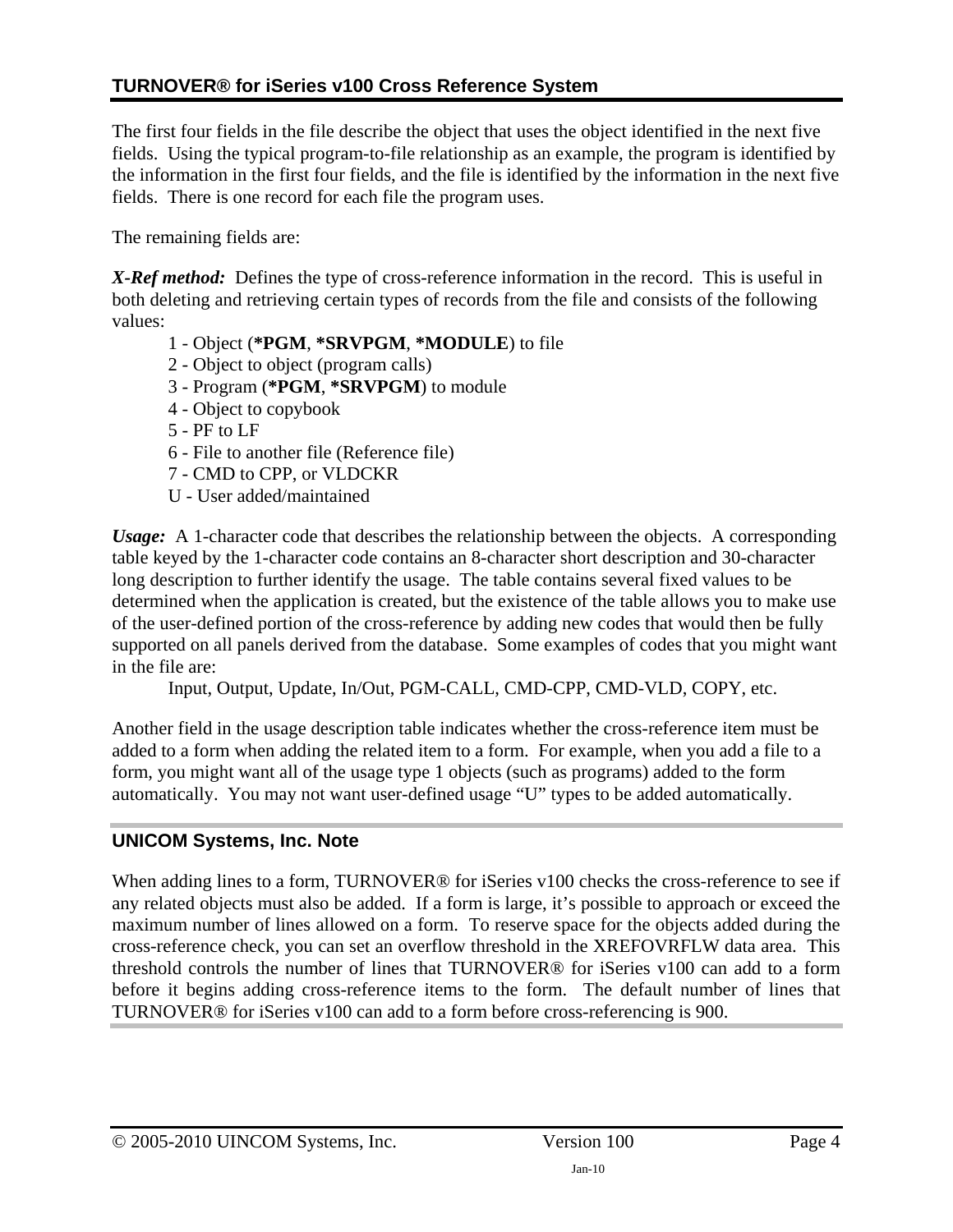#### <span id="page-4-0"></span>**TURNOVER® for iSeries v100 Cross Reference System**

The individual(s) creating the application can come up with the codes themselves to best suit the design of the application they create. The **DSPPGMREF** command, for example, produces output that has a 1-character usage field in it. If using this command to get X-Ref information, you would probably want to make use of the same codes used by that command, as a start, and then add additional codes as needed.

*Added by user*, *Date added*, *Time added:* These three fields are for record keeping, especially as they apply to user-added cross-reference entries. They contain the user profile, date and time for when the record is added.

### <span id="page-4-1"></span>**Example of an X-Ref Table**

The following table shows how the data might look in the file for the various types of information (not all fields are shown).

| <b>TXOBJ</b>    | <b>TXLIB</b>     | <b>TXTYPE</b> | <b>TXATTR</b> | <b>TXROBJ</b>   | <b>TXRLIB</b>    | <b>TXRTYP</b> | <b>TXRATR</b> | <b>TXRMBR</b>   | <b>TXMTHD</b> |
|-----------------|------------------|---------------|---------------|-----------------|------------------|---------------|---------------|-----------------|---------------|
| <b>TURRPGMA</b> | <b>SOFTTURN</b>  | *MODULE       | <b>RPG</b>    | <b>TAPPLF</b>   | $*LIBL$          | *FILE         | PF            |                 |               |
| <b>TURRPGMA</b> | <b>SOFTTURN</b>  | *MODULE       | <b>RPG</b>    | <b>TDFTSRCL</b> | $*LIBL$          | $*$ FILE      | LF            |                 |               |
| <b>TURRPGMA</b> | <b>SOFTTURN</b>  | *MODULE       | RPG           | <b>TURCPGMB</b> | *LIBL            | $*PGM$        | <b>CLP</b>    |                 |               |
| <b>TURRPGMA</b> | <b>SOFTTURN</b>  | *MODULE       | RPG           | ORPGSRC         | SOFTTURN31       | $*$ FILE      | <b>RPG</b>    | <b>TURRCPYA</b> | 4             |
| <b>TURRPGMX</b> | <b>SOFTTURN</b>  | $*$ PGM       | <b>RPG</b>    | <b>TURRPGMA</b> | <b>SOFTTURN</b>  | *MODULE       | RPG           |                 |               |
| <b>TURRPGMX</b> | <b>SOFTTURN</b>  | $*PGM$        | RPG.          | <b>TURCPGMB</b> | <b>SOFTTURN</b>  | *MODULE       | CLP.          |                 |               |
| <b>TURSDSPA</b> | <b>SOFTTURN</b>  | $*$ FILE      | <b>DSPF</b>   | <b>TURHDSPA</b> | <b>SOFTTURNE</b> | *PNLGRP       | PNLGRP        |                 |               |
| <b>TUSROPTF</b> | <b>SOFTTURND</b> | $*$ FILE      | PF            | TUSROPTL        | <b>SOFTTURND</b> | $*$ FILE      | LF            |                 |               |
| <b>TUSROPTF</b> | <b>SOFTTURND</b> | $*$ FILE      | PF            | <b>TURNREFF</b> | <b>SOFTTURND</b> | *FILE         | PF            |                 |               |
| <b>WRKPRJ</b>   | <b>SOFTTURNE</b> | *CMD          | <b>CMD</b>    | <b>WRKPRJ</b>   | $*LIBL$          | $*$ PGM       | CLP.          |                 |               |
| <b>WRKPRJ</b>   | <b>SOFTTURNE</b> | *CMD          | CMD.          | <b>WRKPRJX</b>  | $*LIBL$          | $*PGM$        | CLP.          |                 |               |
| WRKPRJ          | <b>SOFTTURNE</b> | *CMD          | <b>CMD</b>    | WRKPRJ          | <b>SOFTTURNE</b> | *PNLGRP       | PNLGRP        |                 |               |

The information is derived in a variety of ways.

#### <span id="page-4-2"></span>**Cross-referencing for \*SRVPGM objects**

By default, TURNOVER® for iSeries v100 includes **\*SRVPGM** objects in the cross-reference check it performs when creating a form. You can exclude these objects from TURNOVER® for iSeries v100's cross-reference check. To exclude the **\*SRVPGM** objects, create the SRVPGMXREF data area in the TURNOVER® for iSeries v100 Data library and give it these attributes: a **\*CHAR** type, a length of 4, and a value of **\*NO**.

#### <span id="page-4-3"></span>**Cross-referencing for C header files**

In its cross-reference support for C header files, TURNOVER® for iSeries v100 relates the files to their source objects (**\*MODULE** or **\*PGM**). This cross-referencing occurs automatically once you update your cross-reference database.

#### <span id="page-4-4"></span>**User-defined relationships**

We provide APIs and exits to allow the user to maintain this information automatically. We would also want a work-with style panel where they could maintain this information manually.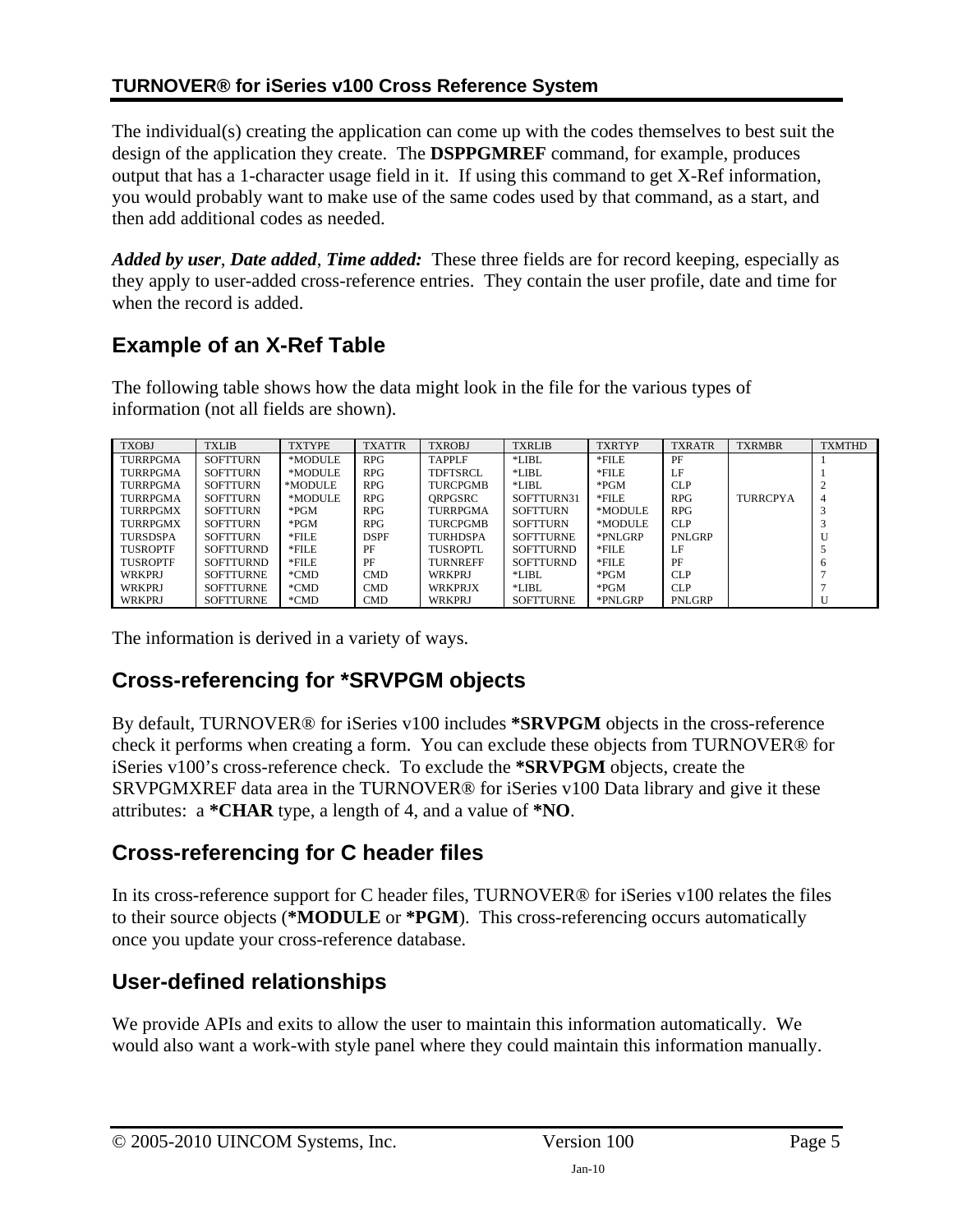# <span id="page-5-1"></span><span id="page-5-0"></span>**CROSS-REFERENCE COMMANDS**

TURNOVER® for iSeries v100 uses the following commands to maintain the cross-reference database. The iSeries object authority on the commands controls authority for all commands. We ship them with users OSECOFR and TURNOVER having authority to the commands. **\*PUBLIC** is **\*EXCLUDE**.

### <span id="page-5-2"></span>**ADDXRFTBL (Add X-Ref Table)**

This command adds a member with the same name as specified in the application definition *X-Ref Table* parameter, and then adds members of the same name to all logical files built over the physical file.

### <span id="page-5-3"></span>**RMVXRFTBL (Remove X-Ref Table)**

This command removes specified members from the cross-reference files.

#### <span id="page-5-4"></span>**LODOBJREF (Load Object References)**

This command loads the cross-reference data into the *X-Ref Table* for the object(s) specified. It handles loading data for a single object in a library or for all objects in a library. When you build cross-reference information for an application, TURNOVER® for iSeries v100 runs this command once for each target library in the application level you selected, specifying **\*ALL** for object name. When a form runs, TURNOVER® for iSeries v100 runs this command for each line of the form, specifying just the object on that line of the form.

Before loading the cross-reference information for an object, TURNOVER® for iSeries v100 first removes information for that object. It deletes records where the object/library/type key fields match, and the usage field is not equal to 'U'. Maintenance of all user-defined crossreference information is the responsibility of the user. Immediately after adding the information for an object, a user-exit program is called and passed the same parameters passed to the **LODOBJREF** command (except if **\*ALL** was specified for object, in which case the exit will be called once for each object, passing the actual object name.)

The user program that loads the cross-reference information should take care to build all types of the information that could exist for that object, as indicated earlier.

#### **Parameters:**

- **OBJ**—Object. The name of the object to be cross-referenced, or **\*ALL**.
- **LIB**—Library. The name of the library that contains the object. **\*LIBL** and **\*CURLIB** are allowed, but not when **\*ALL** is specified for object name.
- **TYPE**—Object type. The object type of the object being cross-referenced. **TYPE(\*ALL)** is allowed only in when **\*ALL** is specified for object name. All other object types are supported, including the TURNOVER® for iSeries v100 types defined in TURNOVER® for iSeries v100's type code file such as **\*MSGID**. A user exit program to build information for that type can use these.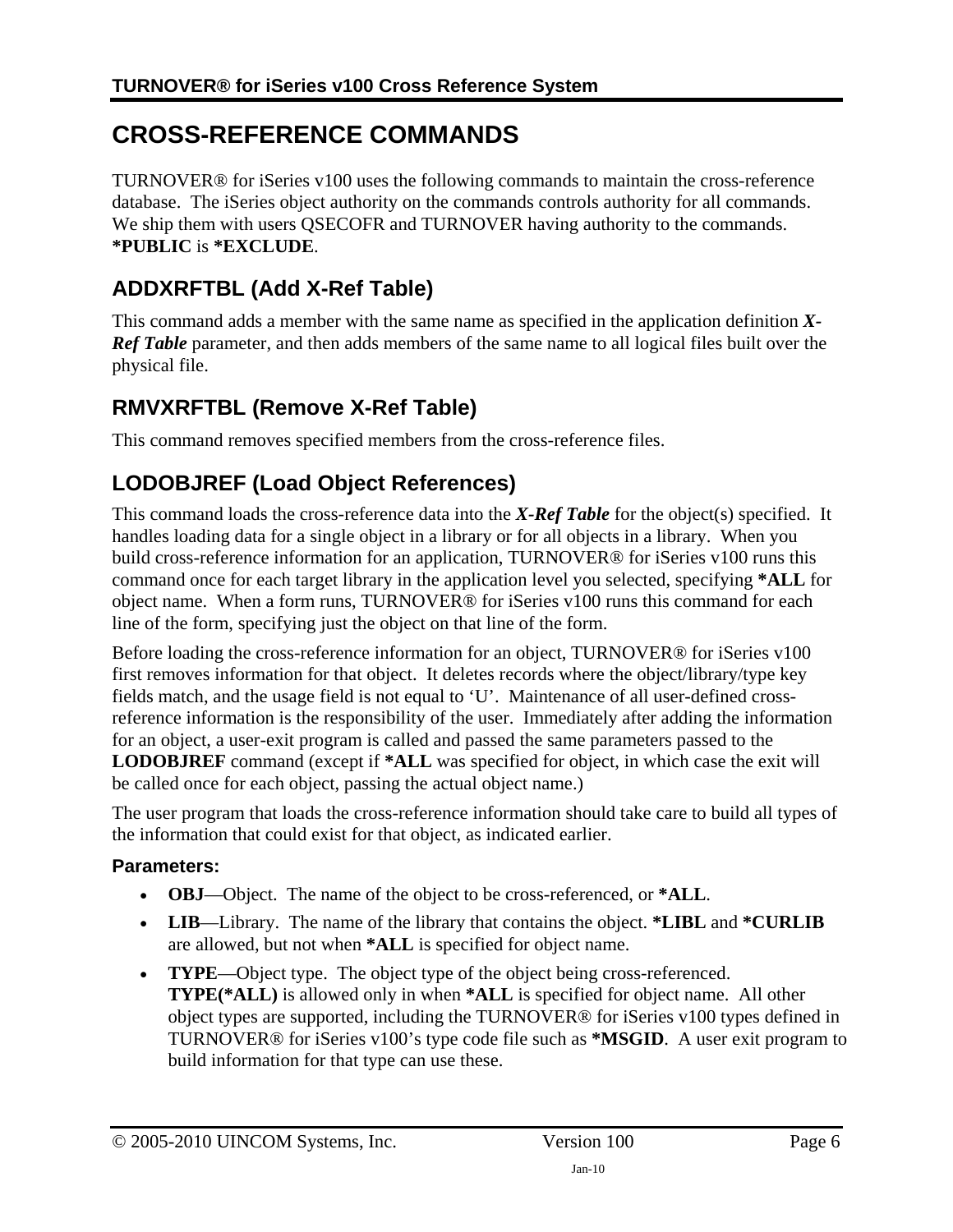<span id="page-6-0"></span>• **XRFTBL**—X-Ref table. The name of the cross-reference table into which to load the information. This is a 10-character **\*NAME** type field.

### <span id="page-6-1"></span>**RMVOBJREF (Remove Object References)**

This command is used to remove all non-user usage types from the cross-reference for a particular object. TURNOVER® for iSeries v100 would use this command to remove crossreference information from the database whenever an object is deleted by running a form, whether it be in production or in a test library. As with the **LODOBJREF** command, a user-exit program is called for each object for which information is removed.

This command removes object reference records where field TXOBJ matches the object specified. It would not remove records where the object was referenced. For example, if you said to remove information for PGMA, it would remove information for all of the files used by PGMA, programs called by PGMA, copybooks used, and so on. It would NOT remove information for programs that called PGMA, or commands that used PGMA as a processing program or validity checker.

#### **Parameters:**

- **OBJ**—Object. The name of the object to be removed, or **\*ALL**.
- **LIB**—Library. The name of the library that contains the object. **\*LIBL** and **\*CURLIB** are not be allowed in conjunction with object parameter of **\*ALL**.
- **TYPE**—Object type. The object type of the object to be removed. **TYPE(\*ALL)** should be allowed only in conjunction with **\*ALL** for object name. Otherwise, all other object types are supported, including the all TURNOVER® for iSeries v100 types that exist only within TURNOVER® for iSeries v100 such as **\*MSGID**.
- **XRFTBL**—X-Ref table. The name of the cross-reference table containing the crossreference information.

#### <span id="page-6-2"></span>**ADDUSRREF (Add User Reference)**

This command adds, to the X-Ref table, a user-defined cross-reference record for a particular object.

#### <span id="page-6-3"></span>**RMVUSRREF (Remove User Reference)**

This command removes, from the X-Ref table, all user-defined cross-reference records for a particular object.

### <span id="page-6-4"></span>**WRKOBJREF (Work with Object References)**

This command lets you view an object's usage in TURNOVER® for iSeries v100's crossreference files. For more information, see *[Working with Object References](#page-7-2)* on page [8.](#page-7-2)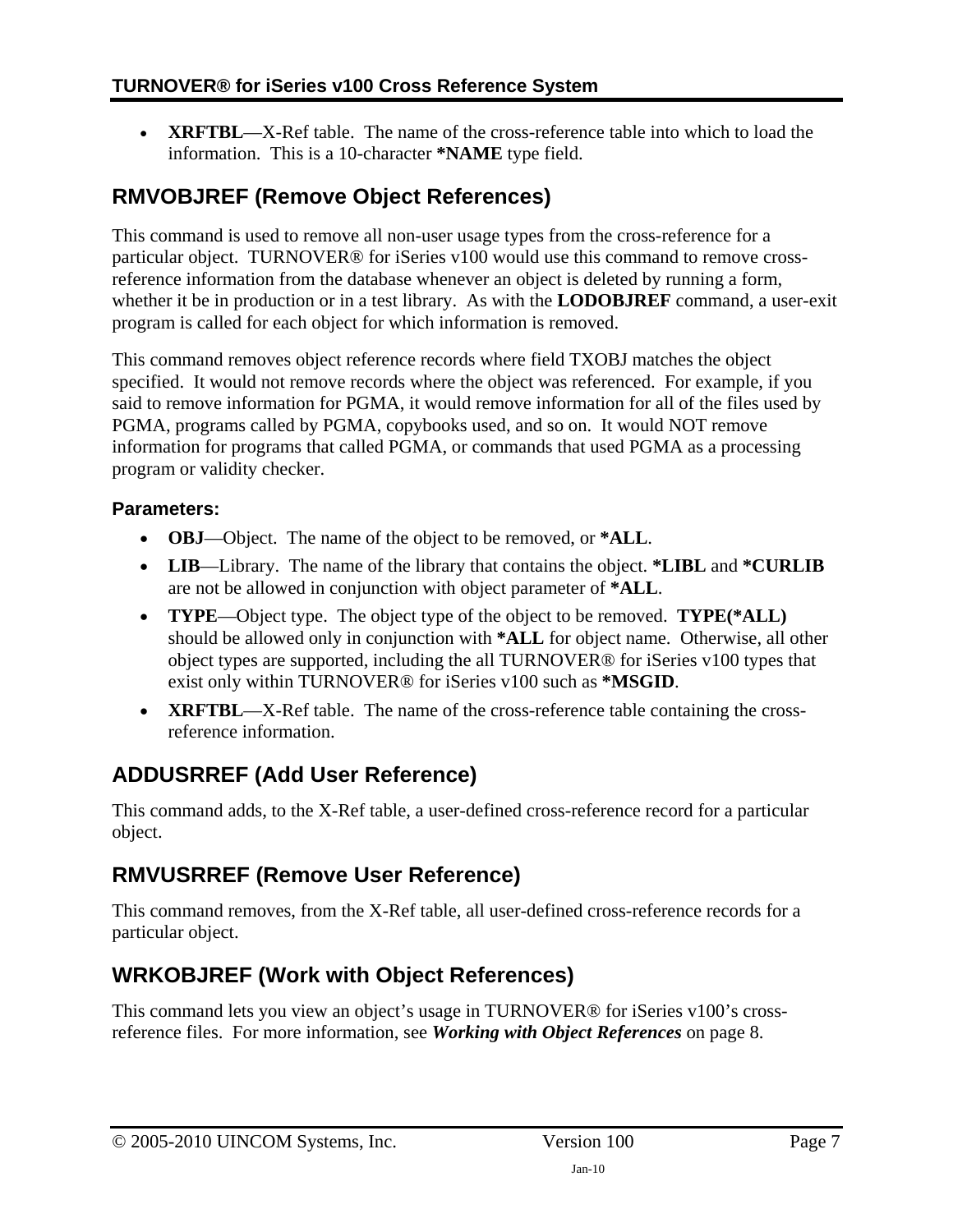#### <span id="page-7-1"></span><span id="page-7-0"></span>**WRKUSRREF (Work with User References)**

This command lets you define your own relationships between objects. For more information, see *[Working with User-defined References](#page-11-1)* on page [12.](#page-11-1)

## <span id="page-7-2"></span>**WORKING WITH OBJECT REFERENCES**

You can use the **WRKOBJREF** command to see all of the dependents of an object, or you can select one of the panel options that run this command. This command is also available as an option on the Checkout/Check-in Menu. On a command line, type **WRKOBJREF** and press **Enter**. (To run the command from a *Programmer's Worklist* or Synchronizer's *Work with Change Impact File*, you would select the corresponding option to add related items to your worklist or impact file.)

|                                                                                   | Work with Object References (WRKOBJREF) |         |                                                                                         |
|-----------------------------------------------------------------------------------|-----------------------------------------|---------|-----------------------------------------------------------------------------------------|
| Type choices, press Enter.                                                        |                                         |         |                                                                                         |
| Object Name<br>Library Name<br>Type code<br>X-Ref Table Name<br>Output :  :  :  : |                                         | $\star$ | Name<br>Name<br>AAUDIT, ABPGM, ADMDL, ADPGM<br>APDEMO, DEFAULT, J52XREF, L<br>*, *PRINT |
| F24=More keys                                                                     |                                         |         | <b>Bottom</b><br>F3=Exit F4=Prompt F5=Refresh F12=Cancel F13=How to use this display    |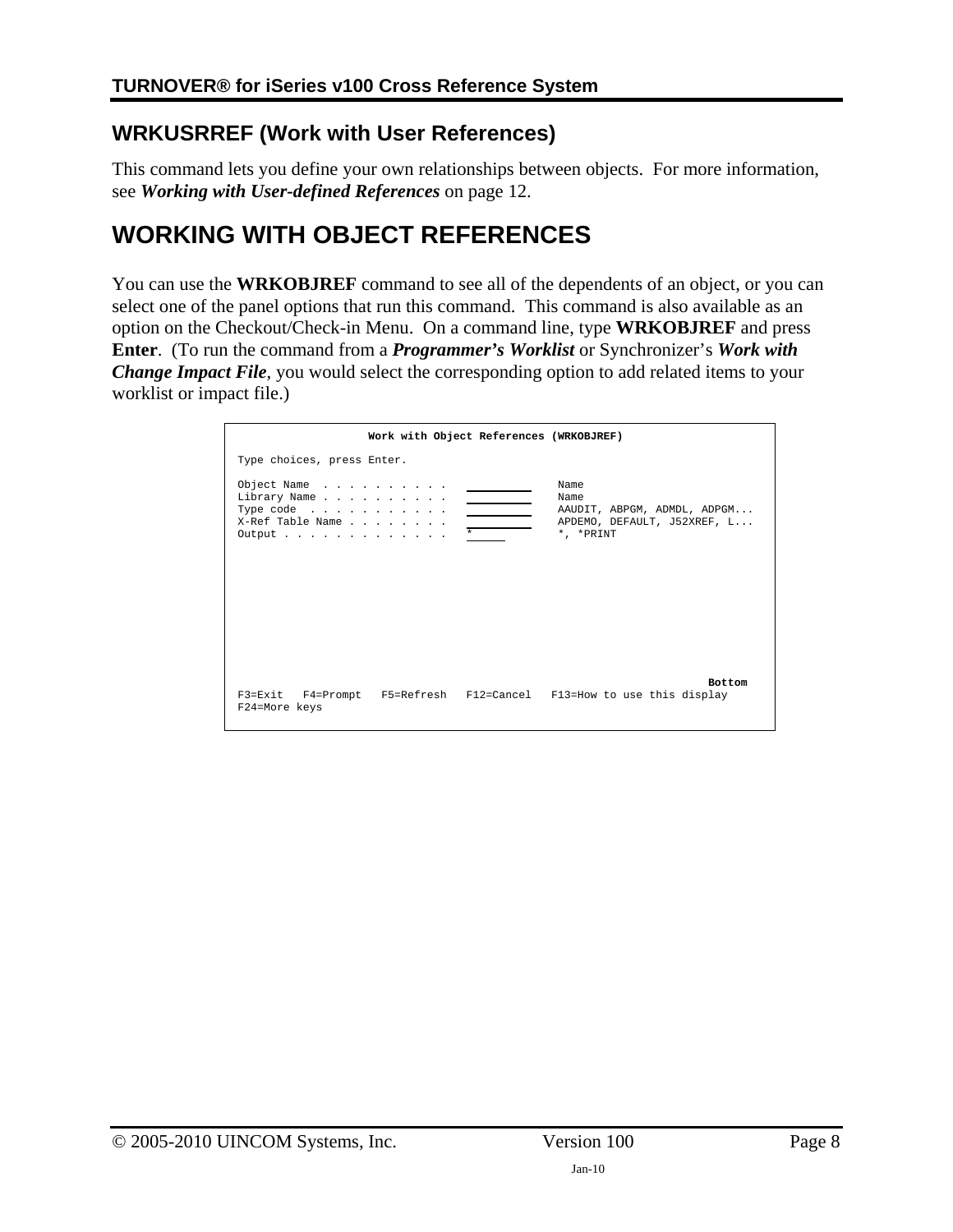Type an object name, the name of the library where the object resides, the object's type, the cross-reference table name, and specify if you want the output displayed at a display station (**\***) or printed (**\*PRINT**).

|                                                                                                                   | Work with Object References (WRKOBJREF)         |                                                                                           |
|-------------------------------------------------------------------------------------------------------------------|-------------------------------------------------|-------------------------------------------------------------------------------------------|
| Type choices, press Enter.                                                                                        |                                                 |                                                                                           |
| Object Name<br>Library Name<br>Type code $\dots$ $\dots$ $\dots$ $\dots$<br>X-Ref Table Name<br>Output :  :  :  : | TLINEF<br>SOFTTURND<br>PF<br>DEFAULT<br>$\star$ | Name<br>Name<br>AAUDIT, ABPGM, ADMDL, ADPGM<br>APDEMO, DEFAULT, J52XREF, L<br>* . * PRINT |
| F24=More keys                                                                                                     |                                                 | <b>Bottom</b><br>F3=Exit F4=Prompt F5=Refresh F12=Cancel F13=How to use this display      |

Press **Enter**.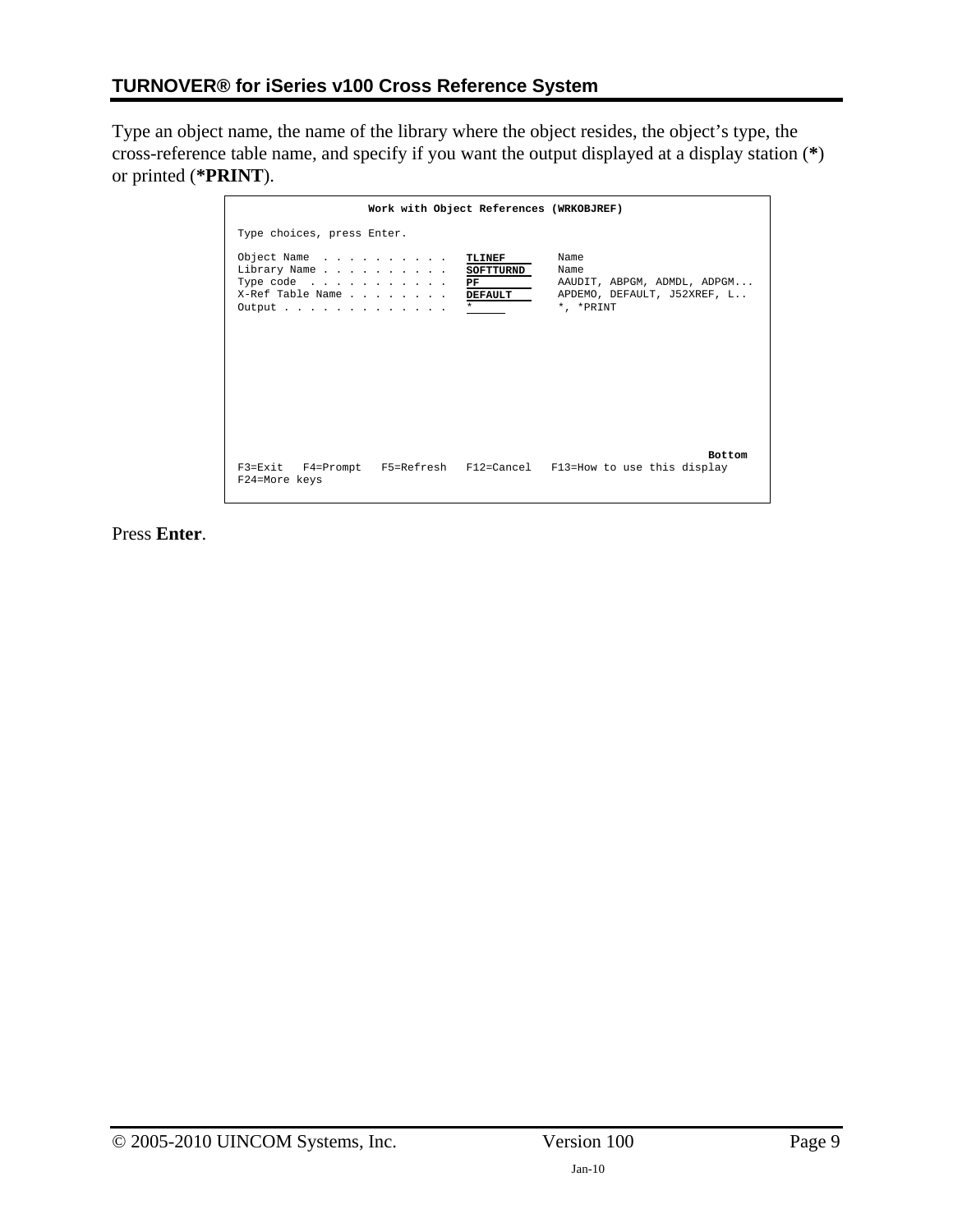| 4/03/01                                                | 11:12:52                                                                      |      | Work with Cross-Reference      |           |                 | Your Company, Inc.<br>X-Ref Depth= 01 |            |                |
|--------------------------------------------------------|-------------------------------------------------------------------------------|------|--------------------------------|-----------|-----------------|---------------------------------------|------------|----------------|
| Worklist                                               | $\ldots$ $APPR004$                                                            |      | Chg credit-term verify program |           |                 |                                       |            |                |
| Apply filters Y (F17=Filters)<br>. DEFAULT<br>Data set |                                                                               |      |                                |           |                 |                                       |            |                |
|                                                        |                                                                               |      |                                |           |                 |                                       |            |                |
|                                                        | 1=Add to Worklist 2=Add to Worklist/Checkout 4=Compile in Development library |      |                                |           |                 |                                       |            |                |
|                                                        | 5=View checkout 6=Work with relationships 8=Browse member                     |      |                                |           |                 |                                       |            |                |
|                                                        | ------ Uses/Used-by ------->                                                  |      |                                |           |                 |                                       | Chk        |                |
| Object                                                 | Library                                                                       | Attr | Object                         | Library   | Attr            | How Used                              | Out $U/B$  |                |
| TLINEF                                                 | SOFTTURND                                                                     | PF   | ADDCHKITMR SOFTTURN            |           | <b>RPG</b>      | Input                                 | N          | <sub>B</sub>   |
| TLINEF                                                 | SOFTTURND                                                                     | PF   | ADDCMDR                        | SOFTTURN  | <b>RPG</b>      | Input                                 | N          | B              |
| TLINEF                                                 | SOFTTURND                                                                     | PF   | ADDCMDXR                       | SOFTTURN  | <b>RPG</b>      | Input                                 | N          | B              |
| TLINEF                                                 | SOFTTURND                                                                     | PF   | CHGFORMPRR SOFTTURN            |           | <b>RPG</b>      | Update                                | N          | B              |
| TLINEF                                                 | SOFTTURND                                                                     | PF   | CVTLINCMTR SOFTTURN            |           | <b>RPG</b>      | Input                                 | N          | B              |
| TLINEF                                                 | SOFTTURND                                                                     | PF   | <b>DISTDATAR</b>               | SOFTTRUN  | <b>RPG</b>      | Input                                 | N          | B              |
| TLINEF                                                 | SOFTTURND                                                                     | PF   | <b>TCRTPGM</b>                 | SOFTTURN  | CLP             | Not given                             | N          | B              |
| TLINEF                                                 | SOFTTURND                                                                     | PF   | TCRTSRVPGM SOFTTURN            |           | CT <sub>P</sub> | Not given                             | N          | B              |
| TLINEF                                                 | SOFTTURND                                                                     | PF   | TLTNEH                         | SOFTTURND | LF.             | $PF->LF$                              | $_{\rm N}$ | B              |
| TLINEF                                                 | SOFTTURND                                                                     | PF   | TLINEL.                        | SOFTTURND | T.F             | $PF->LF$                              | N          | $\overline{B}$ |
| TLINEF                                                 | SOFTTURND                                                                     | PF   | <b>TLINEN</b>                  | SOFTTRUND | T.F             | $PF->LF$                              | N          | B              |
|                                                        |                                                                               |      |                                |           |                 |                                       | More       |                |
|                                                        | F3=Exit F4=Prompt F5=Refresh F10=Data set information F12=Cancel              |      |                                |           |                 |                                       |            |                |
|                                                        | F13=Repeat F17=Filters F19=Submit 1/2 F21=Command line                        |      |                                |           |                 | F22=Print                             |            |                |

You can also access this panel from your worklist (option **15=Check X-Ref**), and look at objects related to one or more items at once. For more information, see the topic *Checking for Crossreference information* in *Chapter 9* of the *TURNOVER® for iSeries v100 User Guide*.

The *U/B* column indicates whether the object you are researching (listed at the left) uses (**U**) or is used by (**B**) the reference object. The *How Used* column tells you how the object uses or is used by the reference object.

If you press **F17=Filters**, you see the filter panel. Use this panel to subset the list of objects you see on the *Work with Cross-Reference* panel. For example, you may want to see only the reference objects – in this case, programs – that update (UPD) the file you're researching.

| $4/03/01$ 12:40:10                                                                                                                                | Work with Cross-Reference Your Company, Inc. |                         |
|---------------------------------------------------------------------------------------------------------------------------------------------------|----------------------------------------------|-------------------------|
| Type filter values, press Enter.<br>Attribute F4=List<br>Library Library name<br>How used<br>Checked out $\ldots$ . The Y, N, blank<br>X-Ref type | INP, UPD, OUT<br>B=Used by, U=Uses           |                         |
| F3=Exit F4=List F12=Cancel                                                                                                                        |                                              |                         |
| TLINEF<br>SOFTTURND PF                                                                                                                            | TLINEN                                       | SOFTTURND LF PF->LF N B |
| F3=Exit F4=Prompt F5=Refresh F10=Data set information F12=Cancel<br>F13=Repeat F17=Filters F19=Submit 1/2 F21=Command line F22=Print              |                                              | More                    |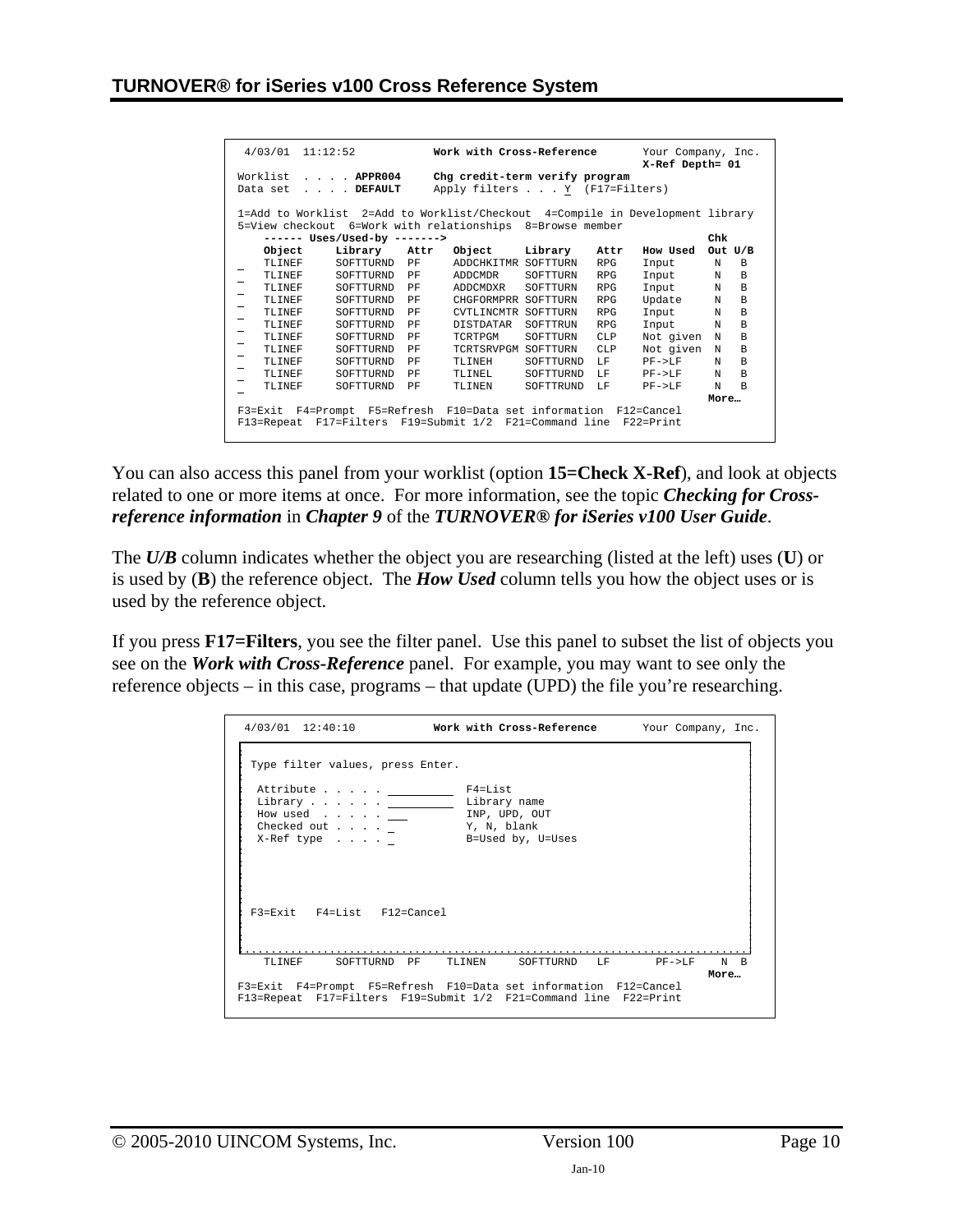If you press **F10=Data set information**, you'll see a list of libraries over which the crossreference is built.

| $1/11/00$ 9:00:42                 |                                              |                | Work with X-Ref Data Set Information Your Company, Inc. |                           |  |        |
|-----------------------------------|----------------------------------------------|----------------|---------------------------------------------------------|---------------------------|--|--------|
| Data set TURN40                   |                                              |                |                                                         |                           |  |        |
|                                   |                                              |                | Last Appl Last form                                     |                           |  |        |
| Library Appl Rel Ver Lev          |                                              |                |                                                         | X-Ref Update X-Ref Update |  |        |
| SOFTTURN<br>TO TO                 | 3 <sup>7</sup><br>$\mathbf{2}$               | $\overline{a}$ | 4/17/95                                                 | 3/15/94                   |  |        |
| SOFTTURND<br>TO TO                | $3^{\circ}$                                  | $2 \quad 2$    | 4/17/95 3/15/94                                         |                           |  |        |
| TO TO<br>SOFTTURNE                | $\overline{3}$<br>$\overline{\phantom{a}}$ 2 | 2              | 4/17/95                                                 | 3/15/94                   |  |        |
| SOFTTURN4<br>TO TO                | $\overline{4}$<br>$\overline{0}$             | 2              | 4/17/95                                                 | 4/17/95                   |  |        |
| SOFTTURN4D TO                     | $\overline{4}$<br>0                          | $2^{\circ}$    | 4/17/95                                                 | 4/17/95                   |  |        |
| SOFTTURN4E TO                     | $\overline{4}$<br>$\mathbf 0$                | 2              | 4/17/95                                                 | 4/17/95                   |  |        |
|                                   |                                              |                |                                                         |                           |  |        |
|                                   |                                              |                |                                                         |                           |  |        |
|                                   |                                              |                |                                                         |                           |  |        |
|                                   |                                              |                |                                                         |                           |  |        |
|                                   |                                              |                |                                                         |                           |  |        |
|                                   |                                              |                |                                                         |                           |  |        |
|                                   |                                              |                |                                                         |                           |  |        |
|                                   |                                              |                |                                                         |                           |  |        |
|                                   |                                              |                |                                                         |                           |  |        |
|                                   |                                              |                |                                                         |                           |  |        |
|                                   |                                              |                |                                                         |                           |  | Bottom |
| F12=Cancel<br>$F3 = F \times i t$ |                                              |                |                                                         |                           |  |        |
|                                   |                                              |                |                                                         |                           |  |        |

This panel displays all of the libraries included in the cross-reference table (*X-Ref table*) and the applications associated with each one.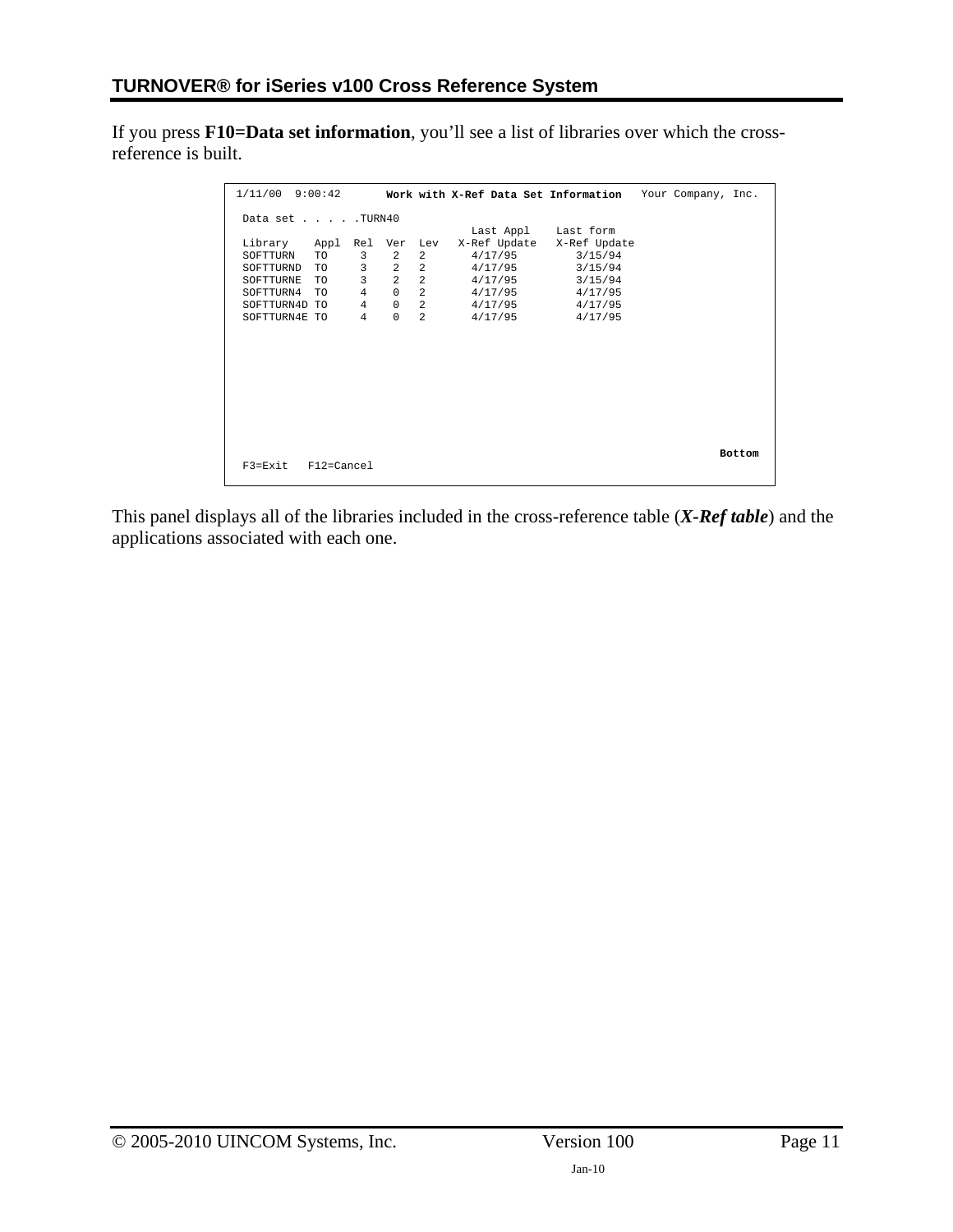## <span id="page-11-1"></span><span id="page-11-0"></span>**WORKING WITH USER-DEFINED REFERENCES**

You can use the **WRKUSRREF** command to add some of your own references to a crossreference table. On a command line, type **WRKUSRREF** and press **Enter**. The *Work with User References (WRKUSRREF)* panel appears:

| Work with User References (WRKUSRREF)                               |                             |
|---------------------------------------------------------------------|-----------------------------|
| Type choices, press Enter.                                          |                             |
| X-Ref Table Name                                                    | APDEMO, DEFAULT, J52XREF, L |
|                                                                     |                             |
|                                                                     |                             |
|                                                                     |                             |
|                                                                     |                             |
|                                                                     |                             |
|                                                                     |                             |
|                                                                     |                             |
|                                                                     | <b>Bottom</b>               |
| F3=Exit F4=Prompt F5=Refresh F12=Cancel F13=How to use this display |                             |
| F24=More keys<br>Parameter XRFTBL required.                         |                             |

Type the name of a cross-reference table and press **Enter**. On the *Work with User Defined References* panel that appears, press **F6** to add a cross-reference. The *Add User Defined Cross Reference* pop-up panel appears:

|            | $1/10/00$ $15:36:31$<br>Work with User Defined References<br>Cross Reference Table: APDEMO                                                                                                                                                                      | Your Company, Inc.<br>YOURSYS |
|------------|-----------------------------------------------------------------------------------------------------------------------------------------------------------------------------------------------------------------------------------------------------------------|-------------------------------|
| $2 = Chan$ | Add User Defined Cross Reference                                                                                                                                                                                                                                |                               |
| Obje       | Object. <u>_______</u><br>Library<br>Object Type $\ldots$ $\ldots$ $\ldots$<br>Attribute<br>Reference Object. <u>.</u><br>Reference Library<br>Reference Object Type<br>Reference Attribute<br>Reference Member. <u>.</u><br>F4-List<br>Usage<br>$F12 = Cancel$ |                               |
|            | F3=Exit F6=Add X-Ref F12=Cancel F21=System command                                                                                                                                                                                                              |                               |

On this panel, type an object name, the name of the library where the object resides, the object's type, and the object's TURNOVER® for iSeries v100 type code (attribute). Then type the same information for the existing object to which you're relating the new object. Finally, specify how the new object is using the referenced object. Press **F4** to display a list of values from which you can choose.